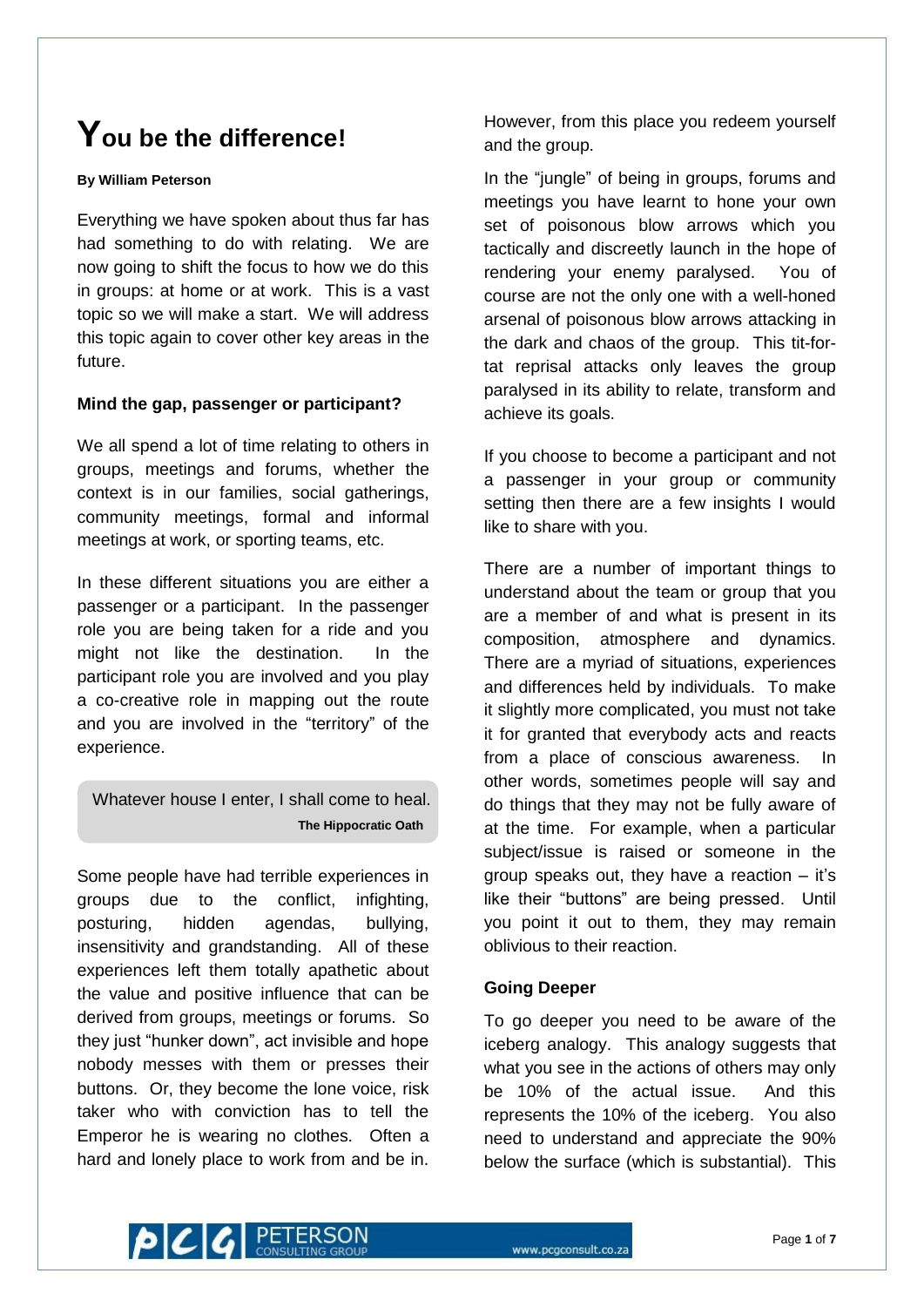90% often constitutes the attitude, intention, history (narrative), background and truth. So when you or others enter a group you bring all of who you are with all of its complexities. Practice the discipline of awareness which is seeing below the surface in order to recognise and appreciate what is brewing at the bottom.

Be careful not to be triggered by every action and reaction you receive, rather find out what sits behind the action. You will need to show immense compassion, remembering that compassion means to be moved to action. In other words, you need to move toward the other and leave behind your preconceived ideas.

Therefore, compassion is never passive and indifferent. Sandra Bullock in her latest Movie, "The Blind Side", in a scene when the black boy, "Michael" she adopts, runs away and does not want to come back to their home, she does not go off into a tirade of how good she has been to him and how ungrateful he is. Rather, she gets down onto the floor with him and inquires from him what she may have missed. When he finally confides in her, a new and deep trust is infused into the relationship. She finally understood (was accurately informed) when she allowed herself to see what was happening below the surface of Michael's iceberg (the tragic story of his life). Sandra Bullock showed us how to demonstrate compassion in action when relating to the other.

## **All realities belong**

The soul is always beautiful, The universe is duly in order, Everything is in its place, What has arrived is in its place and What waits shall be in its place.

- **Walt Whitman, complete poetry**

In your group, individuals will experience various levels of realities. This will give the group its unique atmosphere, personality and dynamics. For the group to function well and be healthy all of these realities must be acknowledged and allowed expression. If any of these realities are suppressed then the group will not function optimally. The first reality – **(Task Orientation)** – This reality concerns itself with the group's ability to plan and execute its charter: goals, objectives and task assignment and execution.

The second reality – **(Ghosts and Elephants)** – This reality concerns itself with difficult issues in the group that everyone knows exists but are fearful of addressing head-on. So the issues go underground, subterranean and manifest itself in covert dysfunctional group behaviour. However, as with volcanoes their fissures find their way to the surface and deliver their payload which is seldom constructive. In these situations you will find some group members tiptoeing on eggshells afraid to point out the "ghost" or name the "elephant" in the room. This results in the group's energy and life force being cut off. The group is rendered sterile, impotent and mediocrity and dishonesty sets in.

The last reality – **(Essence of the Group's Common Humanity)** – is recognising what binds everybody in the group together, what defines the soul of the group, that golden thread. This is very hard to experience if the other two realities are not allowed their full expression. When thinking about these realities and their expression in groups, it's not an "either-or", but an "And and Both".

Individuals, who are trapped at these levels with their voices silenced, cannot perform at their best nor can they bring their giftedness to the fore. If they are not heard or if there is a tendency in the group to avoid dealing with conflict or face unpleasant issues, then these individuals will be isolated in their silence and eventually disconnected from the group and

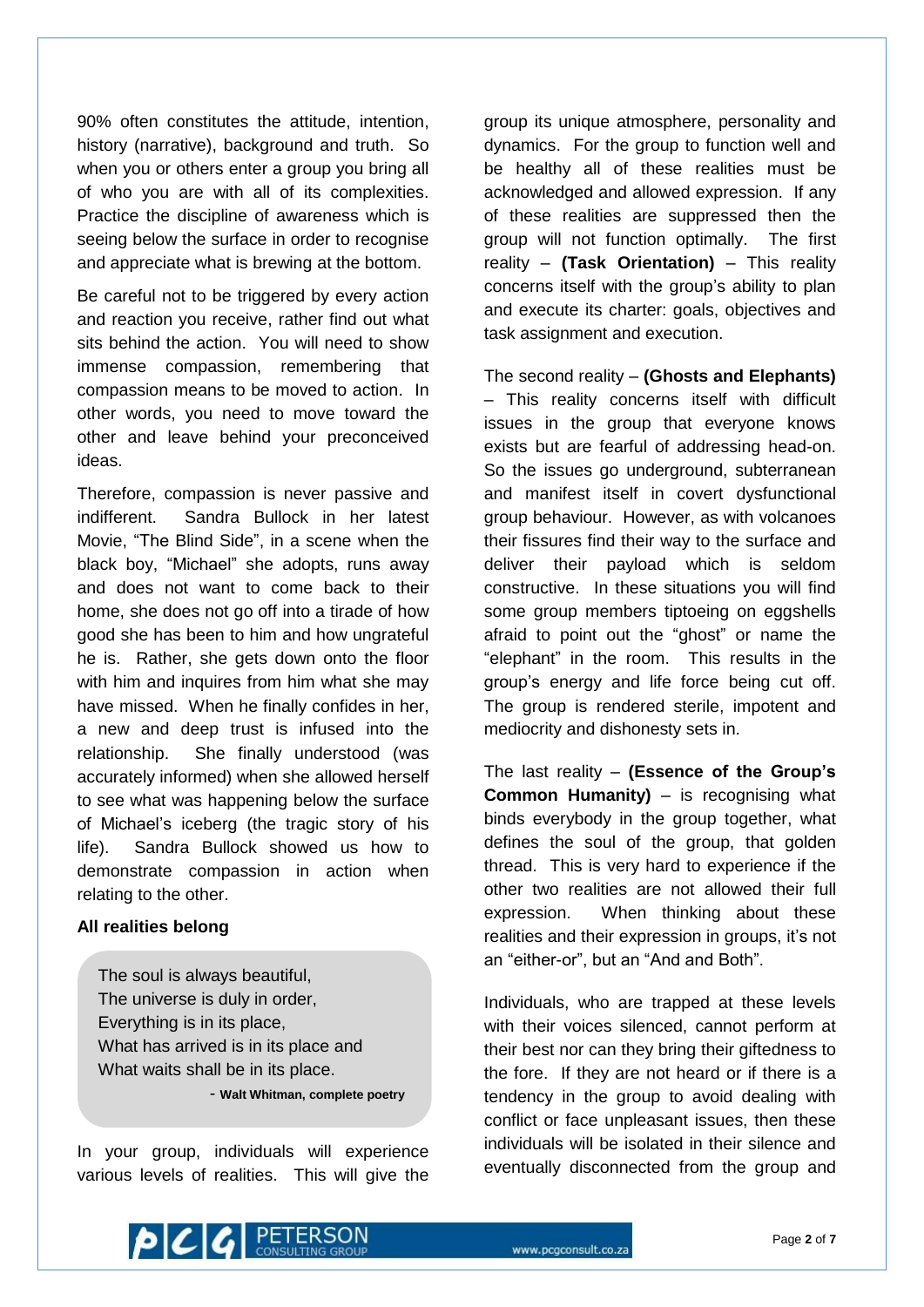its charge. As mentioned earlier, some of these individuals will go underground and carry out guerrilla warfare sabotaging the group and its objectives. I have often observed how exemplary and well-intentioned leaders often lead almost exclusively from the level of their group's charge **(Task Orientation)** and this at the expense of the other realities also present within the group. This is often due to bad education or just being scared of working in the place of feeling, emotion and conflict. They then wonder why there is no commitment in the group or why the group's performance remains mediocre.

**To illustrate:** I was facilitating a very large and intense team process in which a group consisting mainly of African Black participants were invited to tell their personal life stories. They did this in a most moving, dignified and inspiring way. One Senior Manager present in the group, after also sharing his moving story expressed the following sentiments, "After listening to your stories I now know that after all, beyond our superficial physical differences we are all brothers and sisters…we all long at a deep level for the same things." This leader in allowing the ghosts and the elephants in the room to be expressed through the life stories of the group members, connected with the essence of the group's common humanity. It was therefore far easier to gain collective commitment in getting the group to execute its tasks because they were in a place where they felt appreciated at the deepest level of their humanity. In other words, they felt at home.

In a similar exercise also with a largely Black group, a White Afrikaner man in his late fifties came over to me after the sharing, with tears in his eyes and with deep sincerity said, "I never had the opportunity to sit like this and listen to their stories. I have lived so disconnected from them all my life and now their stories have shown me how much I have

missed and how wrong I have been about them all my life. I want to get to know and relate to them, please help me to change." As he stepped over and through his "challenge", for the remainder of the workshop he became the beloved among the largely Black participant group. They embraced him and accepted his spirit. Largely, because he dared to show his vulnerability and his humanity. This experience gave the group the energy to produce great work that day. Why, because the group had allowed the silent narrative about the "ghost of Apartheid" and its impact to be spoken about.

In this group all realities were allowed their expression and their reward was deep awareness, commitment to transform and above optimal execution of tasks.

For those of you who are familiar with the work of Honey and Mumford's learning styles i.e. Activist, Reflector, Theorist and Pragmatist, these four phases are the way in which the author's say we learn and engage with information. According to the authors we all tend to prefer a learning style which eventually becomes our preferred/dominant style of learning. We however, are cautioned to give consideration to the remaining three styles as we learn. They are crucial in enriching and making wholesome our learning experiences.

This is equally true of the different levels that exist in the groups. Keep watch in your group when there is a tendency to only give attention and value to the one reality to the exclusion of the others. This will isolate and disconnect the group. Sometimes we stop the group from making great break-throughs and growing new shoots because we are afraid of the initial chaos and risk that generally comes with the preparedness to navigate between these three realities. Just imagine our world if we were to stop the four seasons from colliding

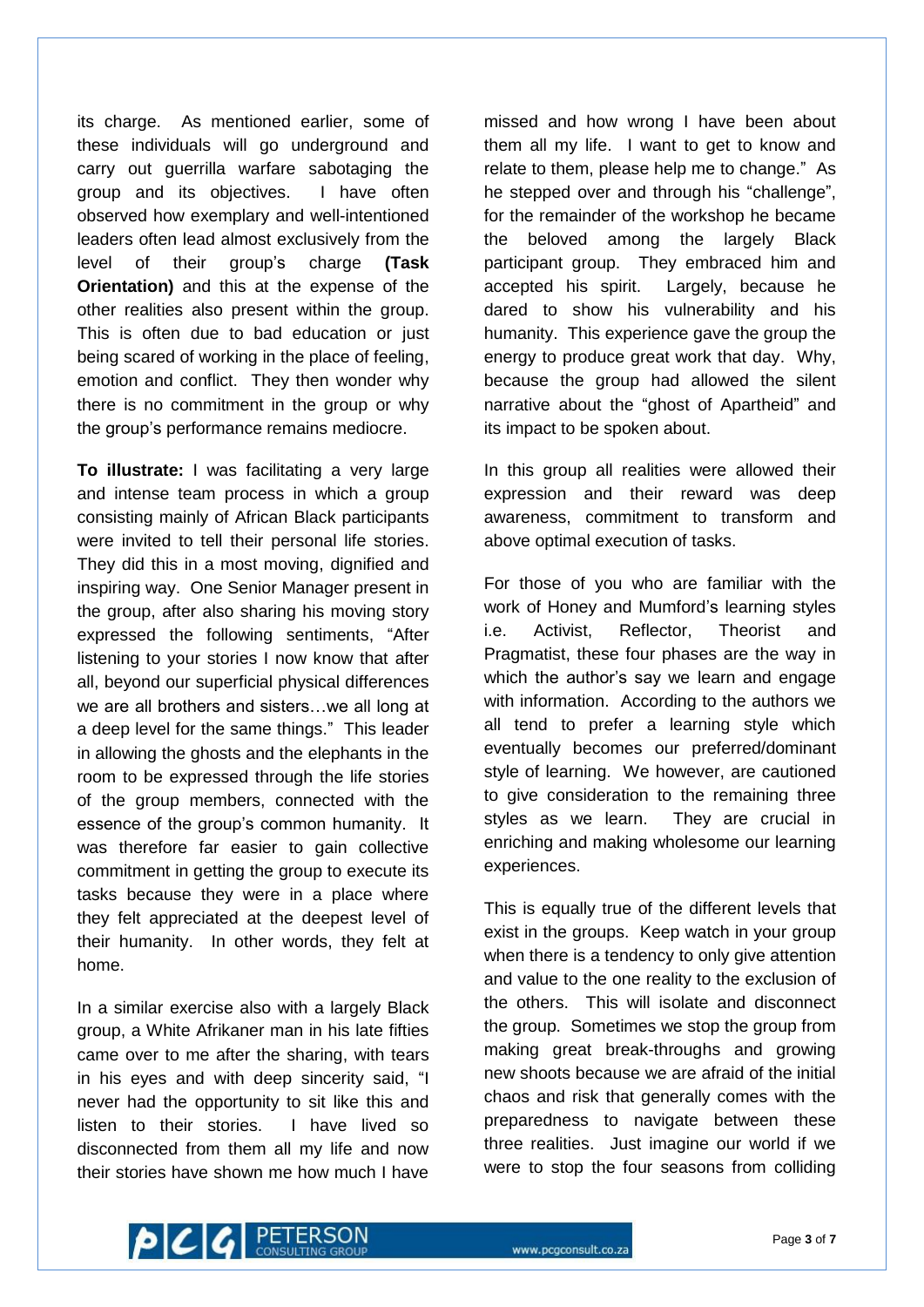into each other naturally. Groups have a natural wisdom and intelligence, just trust it, trust yourself as it wishes to engage with these different realities.

Stepping through the fear: Whoever can see through all fear will always be safe. **LaoTzu, Tao Te Ching (Mitchell)**

#### **Breaking through the fear**

I wonder if you have ever observed a situation in your group or meeting where you noticed someone struggling to complete saying what they needed to say. They either mumble their words, become too wordy, speak too fast or simply just cannot get the words out, silence! But if you listen with care you will notice the emotion that often sits in their tone.

In one such group situation, I observed a person who had promised to report back on a task she had promised to tackle. Her promise was to make time and be reconciled with her father. When it was her turn to report back it was clear that she did not succeed in meeting with him to begin the conversation toward reconciliation. However, what was unknown to the group, was that she was also going through the most difficult career crisis of her life – dreaded retrenchment. So when the group asked her to reset a new date to meet with her father she was unable to make the promise. She wanted the group to notice that she was going through a very difficult period regarding her work and that talking to her father would be added pressure that she was not able to carry at the same time. She needed a postponement until she could resolve her career crisis, but she did not know how to articulate this. She was struggling to make herself vulnerable to the group through fully disclosing what was really going on for her.

A member in the group recognising her difficulty stepped into her "situation" and articulated what they felt she wanted the group to acknowledge about her situation. When the group member checked in to see if his interpretation was accurate, the woman with much relief agreed with the interpretation. In helping this woman to find her own voice, she was encouraged to restate and articulate her situation which she bravely did. In other words, she was encouraged to make herself vulnerable and offer full disclosure around her situation. This brought her into alignment with herself. The group was moved with compassion. The quality of the meeting and conversations which followed this incident became real and humane. The group recognised her difficulty and helped her to be vulnerable and move beyond her fear. She was transformed and so was the group.

In your group you may be required to help the other person get over the difficulty that prevents them from speaking clearly about what they are truly feeling or needing. If push comes to shove, you may even have to articulate it on their behalf. **C***aution:* Always ask for permission to speak on their behalf and check in with them that you have made the correct interpretation.

## **Trying to dodge "landmines" blindfolded**

In another example: "Nothing is taboo", read one of the ground rules of a group I had the privilege of working with. However, when one of the members angrily confronted another member about an issue and chose to tackle it in the open, an uncomfortable silence fell upon the group and members seemed to retract into themselves like tortoises do when threatened. Eyes and heads dropped and it seemed that people were even afraid to make eye contact. There were intense emotional feelings on both sides which sadly was not sufficiently acknowledged and mediated.

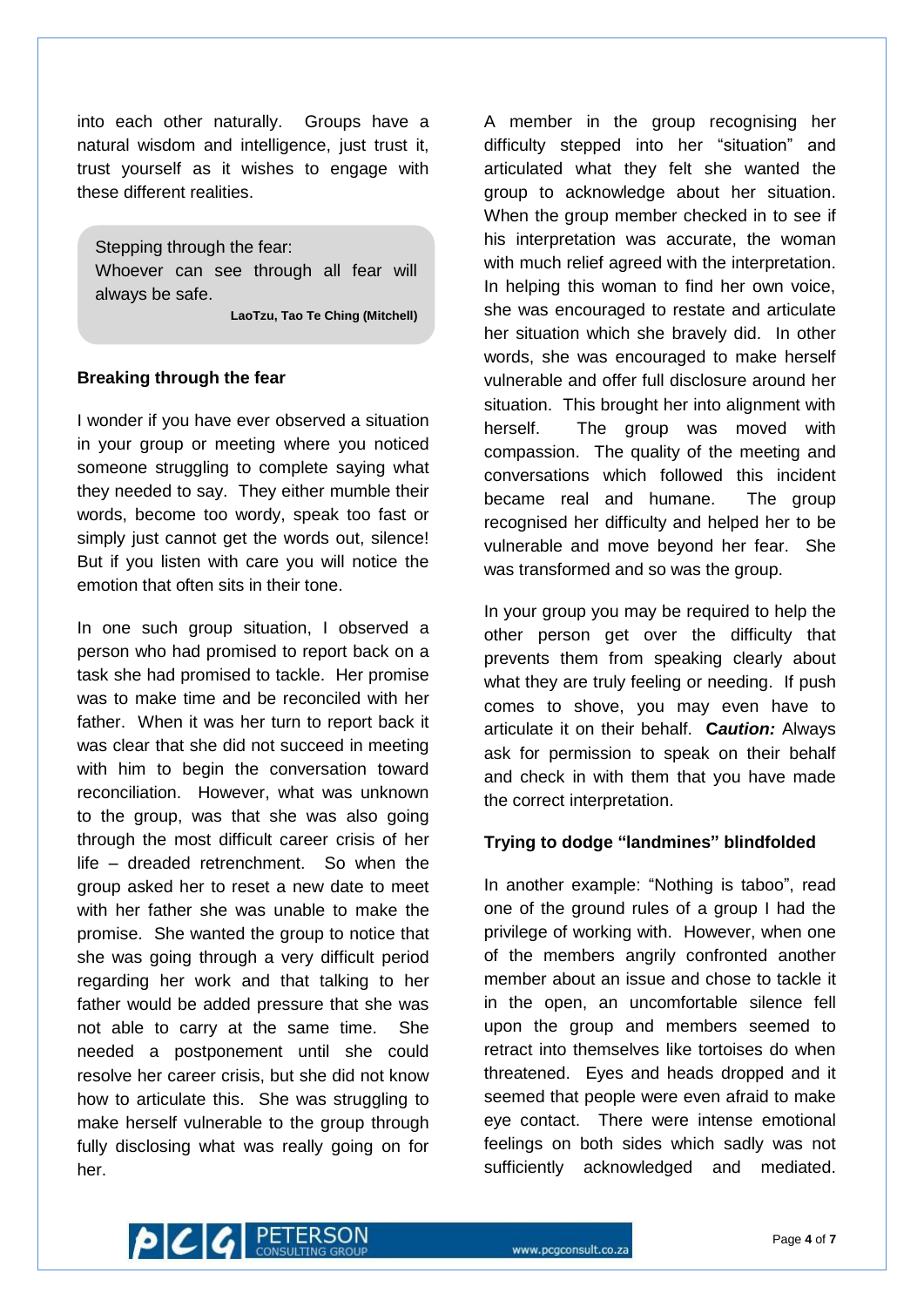Since then, the group avoided open confrontation. They struggled to find their *joie de vivre*; their joy for and purpose of being part of the group, evaporated. We had to stop and deal with the matter. We knew if it was left unmediated we ran the risk of not achieving the group's task.

Dealing with conflict and difficult issues in a group can be a frightening experience for many people. However, if the feelings and views of both parties are competently mediated then it becomes a gateway for the group to enter into deeper and more authentic relationships. The path onto the "road less travelled" is often avoided because people tend to shy away from attending to doing the difficult work in the group i.e. engaging with conflict and difficult conversations. If the group postpones or ignores these subterranean but charged situations it will only grow bigger and later explode. This can threaten the life and effective functioning of the group. So what we avoid and run away from are often our gateways to new and great opportunities. There is an African story that illustrates this so well:

In the savanna grasslands of Africa when lions are ready to hunt, a male lion runs to one side of the grassland to prepare for the attack. A group of lionesses, known for their accuracy and hunting ability, slowly move in on the other side of the grassland and wait stealthily behind the thick reeds and grass. Unaware of their surroundings and the impending attack, their prey – flocks of zebras, wildebeest, and gazelle – graze quietly in the centre of the grassland. Then, the male lion lets out an almighty roar to signal the hunt.

In an almost instinctive knee-jerk reaction to the roar, the prey scatter from their herds, running as fast as they can **away** from the roaring lion behind them. What they don't realise is that they will run **straight into** the

group of lionesses who have moved into position, now ready to pounce, attack, and kill. There is something very peculiar about the lion's hunt. If the lion's prey grazing in the savanna grasslands would just run towards the roar of the lion, they would easily get around the single lion by their sheer size in number and speed. Instead they run away out of fear, heading straight into an even more deadly situation.

When we fear to face the roar of our fears we often face greater dangers ahead as a group.

## **Awareness about your rank**

Another matter I want to share with you is one of rank, in groups. It may be a useful practise in awareness to know that all of us enter groups with a certain amount of power that comes with our "rank" or "station in life". Some people carry their rank like medals as if on a grand march pass. You ignore the power and privilege that comes with your rank at your own peril. People generally use their rank for their exclusive advantage.

What does it mean to be promoted into leadership position? Frankly, it means we now have the authority to serve people in a special way.

**Anonymous ( Van Ekeren, The speaker's Sourcebook)**

Some people are born into this position of privilege while others have worked hard to acquire it. Being born into or having acquired this privilege/rank does not automatically make you bad or suggest that you should now harbour feelings of guilt. After all, why would you want to feel guilty about being a man, Senior Manager, White, spiritually enlightened, physically able, South African, heterosexual, first language English speaker, middle class or rich, etc. With all of these various positions of rank you can either choose to remain unconscious to its impacts

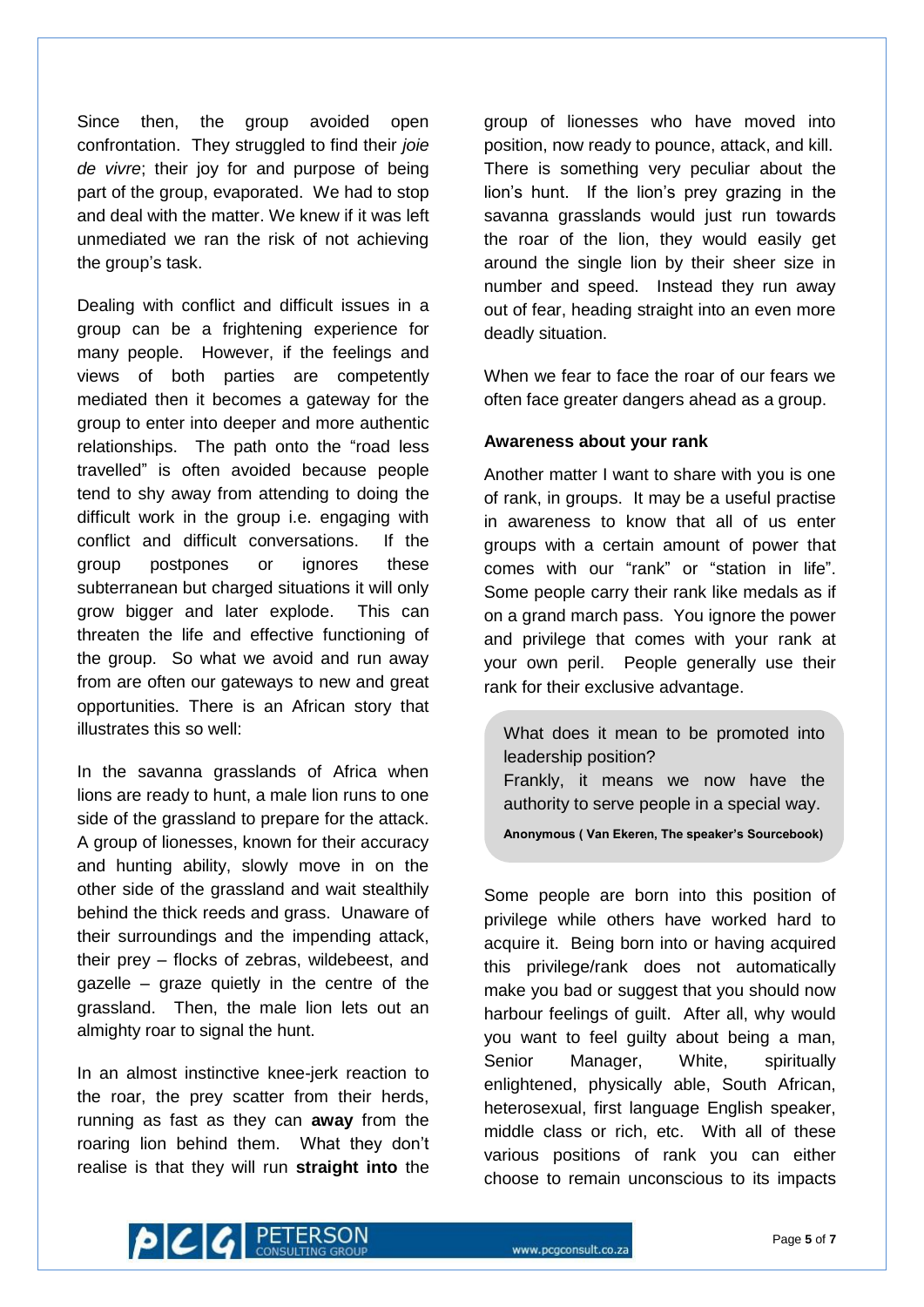or you can be awake to the privileges it brings and use it for the good.

If you are unconscious to your rank and privilege then your behaviour and words will trigger others because you would have naturally organised your experiences and perspectives according to your world. You will be unable to see things through the eyes and experiences of the other. Your words will unintentionally cut deep and hurt. Your lack of empathy will render the other invisible and "explained". You will perpetuate your rank in the most subtle and unconscious ways and only those without rank will feel its direct impact and effects. You will not know why people try to avoid or even despise you.

Rejoice! – when you are woken up to your privilege through crisis, challenge or loss. When you step into any group, team or forum you are bedecked with your rank and privilege and immediately the landscape of relating in that situation will be set up in a particular way. The "old ways" of relating will continue in the group unless you recognise your privilege and choose to relate in an enlightened way without having to really forgo your rank.

I was part of a workshop where a manger kept on disappearing during crucial parts. This started giving the rest of the staff the message that he was "above" the workshop and that they were the ones in need of the learning experience. It also gave them another message, that if you are a Senior Manager you do not need to explain to your staff your movements, you can just come and go as you please. This was despite the fact that the workshop's ground rules spoke clearly about showing respect. This manager was totally unconscious to the etiquette of excusing himself and explaining to the group why he had to leave the room so often. The group observed his behaviour and felt the impact of being dishonoured but no one among them

had the courage to speak up. Needless to say, until the behaviour of this Senior Manager was addressed the energy during the workshop remained low and interest in the content rapidly dissipated. As a member of the facilitator team, I raised the Senior Manager's awareness to the impact he was having and his immediate reaction was that we were being over-sensitive and that his staff knew he meant no disrespect. When we invited him to hear how the staff really felt about his behaviour he was surprised. He sincerely apologised, explained the crisis he was dealing with and with their permission negotiated to attend the next course where he could be fully present.

The team learnt with the guidance of the facilitator to break their silence and speak directly. The manager was woken from his deep slumber of privilege, and made aware to the impact of his behaviour. The group felt invigorated because they spoke through the "unspeakable": "respect us and our time; don't behave as if we are invisible". The workshop continued with renewed vigour and energy and the way of relating in the group was robust, real, lively and honest.

How often do we do this to others, allowing our rank to anaesthetise our sensitivity towards them? Also, how often do we sit in meetings or groups like passengers allowing ourselves to be dominated, silenced and rendered mere passengers? What is important is that when you address issues of this nature in your group it is crucial to give both sides an opportunity to fully express themselves. The idea is not that one side wins and the other loses. If so, we merely perpetuate the cycle by another name and the suffering continues. We would have achieved very little.